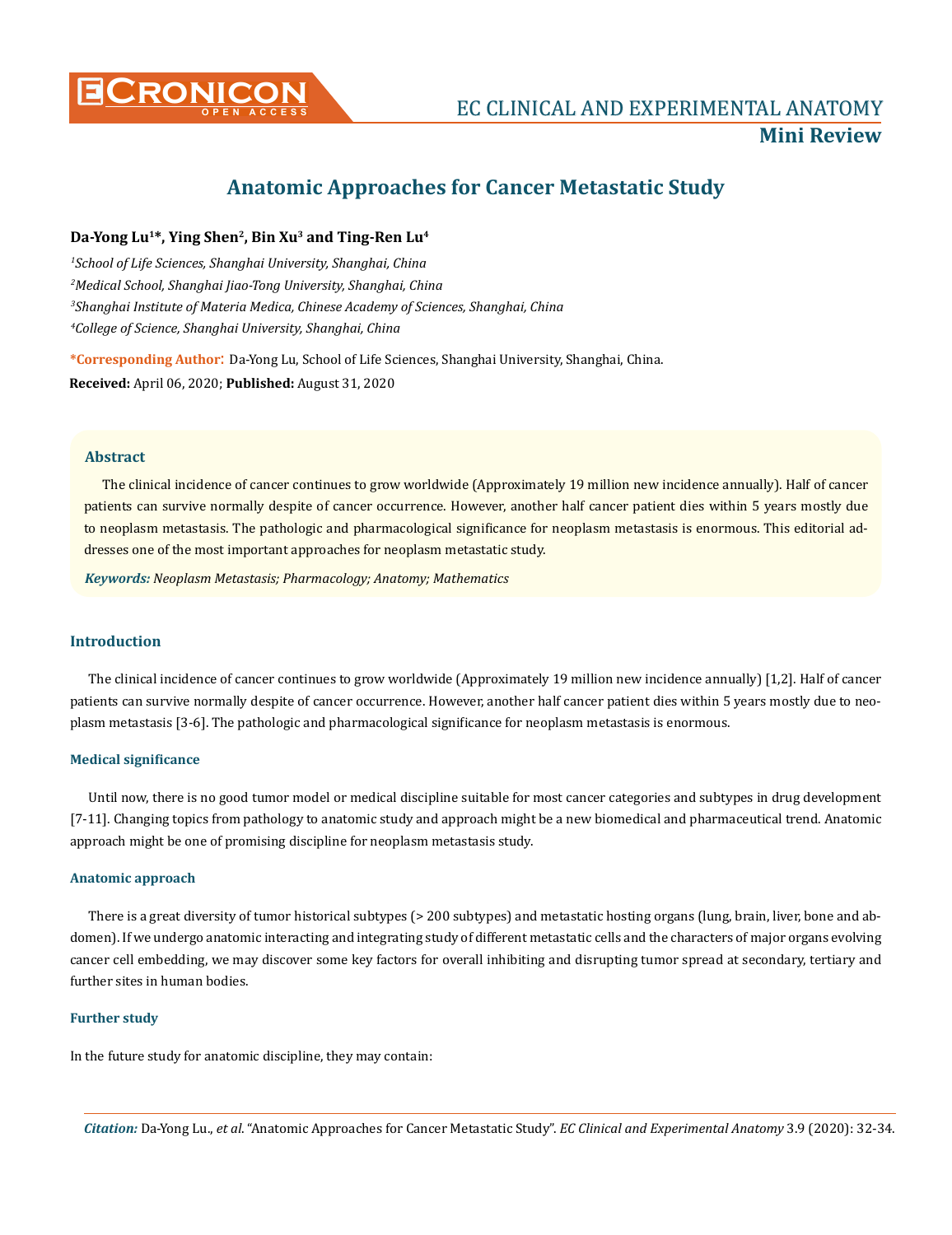- Biochemical novelty [12-17]
- Pathological plasticity [10,11]
- Therapeutic dilemma and novelty [18-22]
- Drug combination [23-25]
- Mathematical approaches [26,27].

## **Conclusion**

Many new discoveries may be achieved in these types of biomedical study. It should be not only useful for therapeutics, but also for diagnostics and prognosis. I wish that better future may be in front of us for saving life of million of cancer patients [28-31].

## **Bibliography**

- 1. Bray F., *et al.* ["Global cancer statistics 2018; CLOBOCAN estimates of incidence and mortality worldwide for 36 cancers in 185 coun](https://acsjournals.onlinelibrary.wiley.com/doi/full/10.3322/caac.21492)tries". *[CA: A Cancer Journal for Clinicians](https://acsjournals.onlinelibrary.wiley.com/doi/full/10.3322/caac.21492)* 68.6 (2018): 394-424.
- 2. Lu DY., *et al.* ["Anticancer drug development, a matter of money or a matter of idea?"](https://www.researchgate.net/publication/281707227_Anticancer_Drug_Development_a_Matter_of_Money_or_a_Matter_of_Idea) *Metabolomics* 5.2 (2015): e134.
- 3. [Mina LA and Sledge GW. "Rethinking the metastatic cascade as a therapeutic target".](https://pubmed.ncbi.nlm.nih.gov/21502993/) *Nature Reviews Clinical Oncology* 8.6 (2011): [325-332.](https://pubmed.ncbi.nlm.nih.gov/21502993/)
- 4. [Lu DY and Lu TR. "Antimetastatic activities and mechanisms of bisdioxopiperazine compounds".](https://www.eurekaselect.com/72846/article/antimetastatic-activities-and-mechanisms-bisdioxopiperazine-compounds) *Anti-Cancer Agent Medicinal Chemistry* [10.7 \(2010\): 564-570.](https://www.eurekaselect.com/72846/article/antimetastatic-activities-and-mechanisms-bisdioxopiperazine-compounds)
- 5. Lu DY., *et al.* ["Cancer metastases and clinical therapies".](https://www.longdom.org/open-access/cancer-metastases-and-clinical-therapies-2168-9296.1000e110.pdf) *Cell and Developmental Biology* 1.4 (2012): e110.
- 6. Lu DY., *et al.* "Cancer Metastasis treatments". *Current Drug Therapy* 8.1 (2013): 24-29.
- 7. [Gupta GP and Massague J. "Cancer metastasis: building a framework".](https://www.sciencedirect.com/science/article/pii/S0092867406014140) *Cell* 127 (2006): 679-695.
- 8. Talmadge JE and Fidler IJ. "The biology of cancer metastasis: historical perspective". *Cancer Research* 70.14 (2010): 5649-5669.
- 9. [Valastyan S and Weinberg RA. "Tumor metastasis: molecular insights and evolving paradigms".](https://www.ncbi.nlm.nih.gov/pmc/articles/PMC3261217/) *Cell* 147.2 (2011): 275-292.
- 10. Nieto MA., *et al.* "EMT". *Cell* [166.1 \(2016\): 21-45.](https://www.sciencedirect.com/science/article/pii/S0092867416307966)
- 11. Lambert AW., *et al.* ["Emerging biological principles of metastasis".](https://pubmed.ncbi.nlm.nih.gov/28187288/) *Cell* 168 (2017): 670-691.
- 12. [Lu DY and Cao JY. "Structural aberration of cellular sialic acids and their functions in cancer".](https://link.springer.com/article/10.1007/s11741-001-0016-6) *Journal of Shanghai University* 5.2 [\(2001\): 164-170.](https://link.springer.com/article/10.1007/s11741-001-0016-6)
- 13. Lu DY., *et al.* ["Development of antimetastatic drugs by targeting tumor sialic acids".](https://www.ncbi.nlm.nih.gov/pmc/articles/PMC3447616/) *Scientia Pharmaceutica* 80.3 (2012): 497-508.
- 14. Lu DY., *et al.* "Antimetastatic therapy targeting aberrant sialylation profiles in cancer cells". *Drugs and Therapy Studies* 1 (2011): e12.
- 15. Bull C., *et al.* ["Targeting aberrant sialylation in cancer cells using a fluorinated sialic acid analog impairs adhesion migration and](https://pubmed.ncbi.nlm.nih.gov/23974695/) *In vivo* tumor growth". *[Molecular Cancer Therapeutics](https://pubmed.ncbi.nlm.nih.gov/23974695/)* 12 (2013): 1935-1946.

*Citation:* Da-Yong Lu., *et al*. "Anatomic Approaches for Cancer Metastatic Study". *EC Clinical and Experimental Anatomy* 3.9 (2020): 32-34.